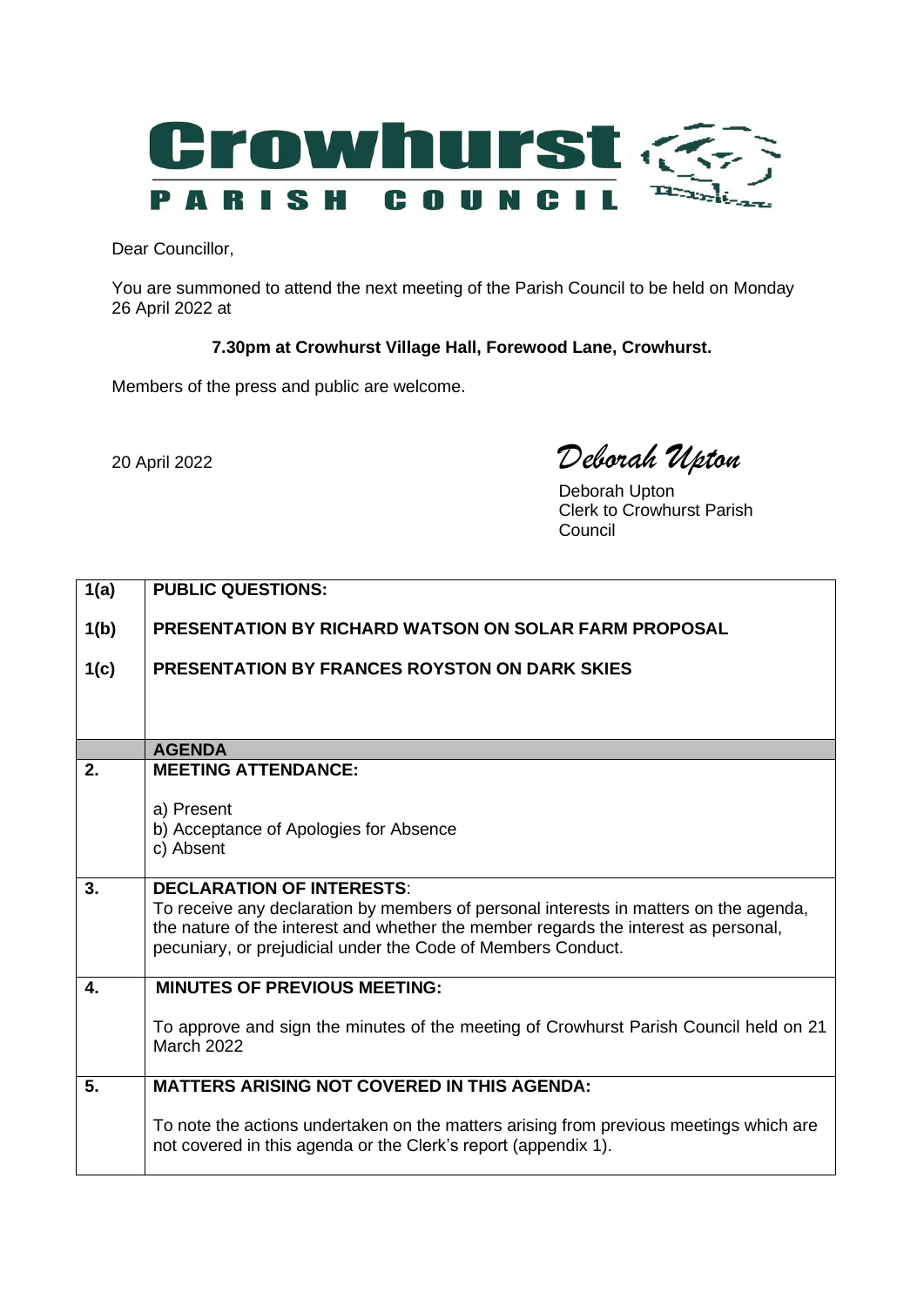| 6.  | <b>CASUAL VACANCIES:</b>                                                                                                                                                                                                                                                                                                                                                                                                                                                                                             |
|-----|----------------------------------------------------------------------------------------------------------------------------------------------------------------------------------------------------------------------------------------------------------------------------------------------------------------------------------------------------------------------------------------------------------------------------------------------------------------------------------------------------------------------|
|     | The Council has agreed to appoint Lynda Roller to the Council, which still leaves one<br>casual vacancy. Members are asked to agree whether any further action needs to be<br>taken.                                                                                                                                                                                                                                                                                                                                 |
|     | <b>RESOLVE:</b><br>That the Council consider whether to take any further action to address the final casual<br>vacancy.                                                                                                                                                                                                                                                                                                                                                                                              |
| 7.  | <b>REPRESENTATIONS FROM DISTRICT AND COUNTY COUNCILLORS:</b>                                                                                                                                                                                                                                                                                                                                                                                                                                                         |
|     | <b>District Councillor Gary Curtis</b><br>i.<br>ii.<br><b>County Councillor Kathryn Field</b>                                                                                                                                                                                                                                                                                                                                                                                                                        |
|     | Resolve:                                                                                                                                                                                                                                                                                                                                                                                                                                                                                                             |
| 8.  | To note the reports.<br><b>FINANCIAL MATTERS:</b>                                                                                                                                                                                                                                                                                                                                                                                                                                                                    |
|     | a) To review the financial report to 31 March 2022 (appendix 2).<br>b) The payments report for April 2022 is attached (appendix 3) for consideration.<br>c) The Council has received an application for grant funding from the Arty Farties, a<br>copy of which is attached (appendix 4). The Council is asked to decide whether<br>to support the grant application.<br>d) To note the costs for the replacement defibrillator (appendix 5) and decide<br>whether to replace the defibrillator at the Village Hall. |
|     | <b>Resolve:</b>                                                                                                                                                                                                                                                                                                                                                                                                                                                                                                      |
|     | a) To note the finance report and agree whether to move the surplus funds to the Co-<br>Operative deposit account.<br>b) To approve the payments for April 2022<br>c) To agree whether to support the grant application for the Arty Farties.<br>d) To agree whether to replace the defibrillator at the village hall                                                                                                                                                                                                |
| 9.  | <b>RECREATION GROUND:</b>                                                                                                                                                                                                                                                                                                                                                                                                                                                                                            |
|     | a) To receive an update from Councillors on their monthly inspections.<br>b) The Council is asked to discuss and consider the position about the lighting to be<br>installed at the Recreation Ground, following receipt of a further quote.<br>To receive any update on the community orchard and car park.<br>C)                                                                                                                                                                                                   |
|     | <b>Resolve:</b><br>a) To note the recreation ground update<br>b) To consider the position with regard to the lighting to be installed at the Recreation<br>Ground.<br>c) To receive any update on the community orchard and other works at the Recreation<br>Ground.                                                                                                                                                                                                                                                 |
| 10. | <b>TOWN AND COUNTRY PLANNING:</b>                                                                                                                                                                                                                                                                                                                                                                                                                                                                                    |
|     | a) To consider the following planning applications: -                                                                                                                                                                                                                                                                                                                                                                                                                                                                |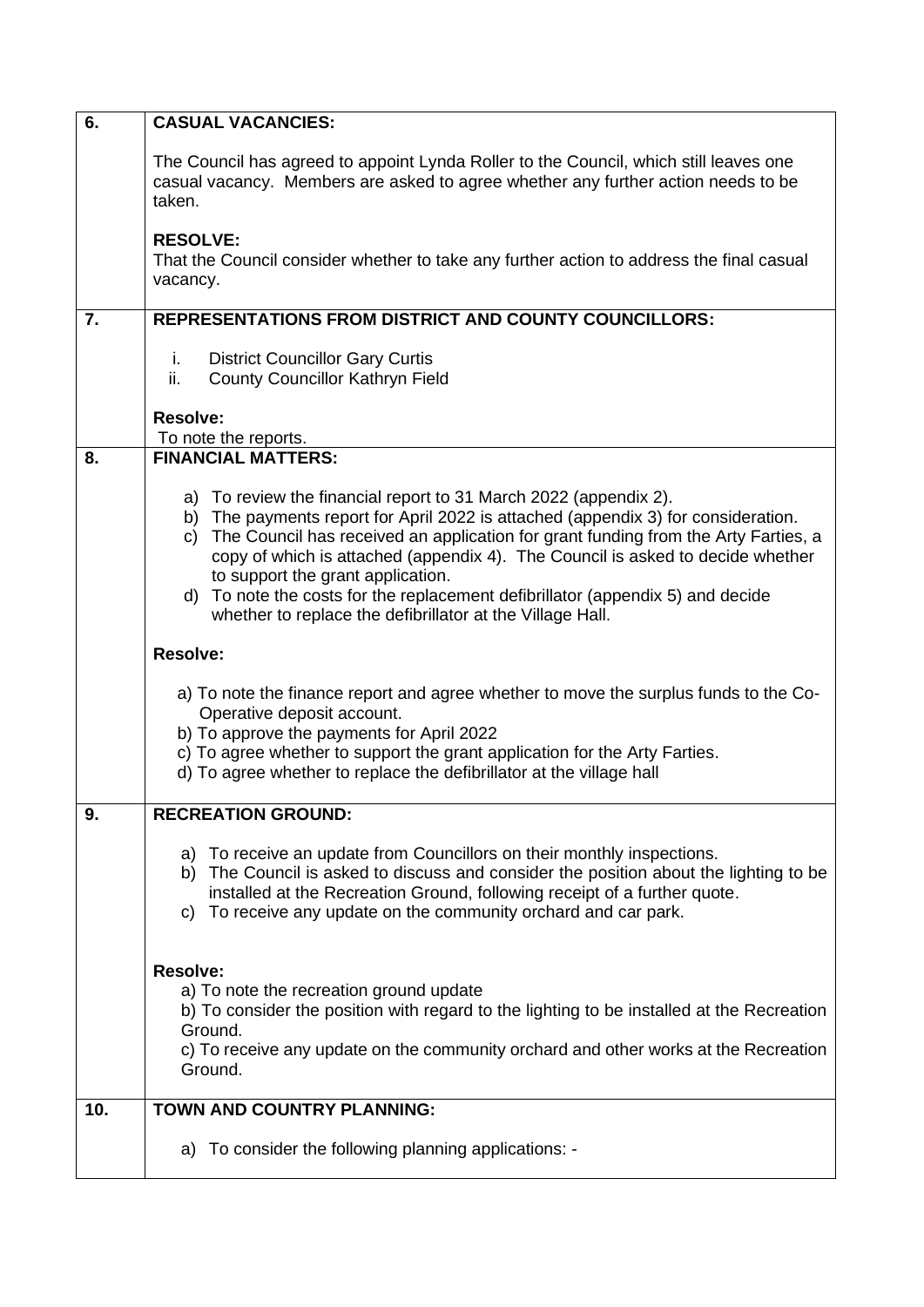|     | RR/2022/509/P - 6 Woodland Way, Oakleigh, Crowhurst TN33 9AP<br>Proposed extension and conversion of existing garage building to create<br>annexe/overspill ancillary living accomodation.                                                                                                                                                                |
|-----|-----------------------------------------------------------------------------------------------------------------------------------------------------------------------------------------------------------------------------------------------------------------------------------------------------------------------------------------------------------|
|     | RR/2022/453/P - Hillcroft Farm, Royal Oak Lane, Crowhurst TN33 9BY<br>Erection of 2 holiday lets (revised resubmission of previously approved<br>application).                                                                                                                                                                                            |
|     | RR/2022/362/P - Moorbank Farm, Old Forewood Lane, Crowhurst TN33 9AA<br>Proposed detached garage building.                                                                                                                                                                                                                                                |
|     | RR/2022/319/P - Fordlands, Crowhurst Road, Crowhurst TN33 9BT<br>Proposed agricultural barn and access track                                                                                                                                                                                                                                              |
|     | b) The Neighbourhood Plan website hosting is ending in May 2022 and the Council<br>needs to agree a new hosting platform, which could also support a new website<br>for the Parish Council. it wishes to take for the future, including consideration of<br>whether to host both the Council and NP website jointly.                                      |
|     | <b>Resolve:</b>                                                                                                                                                                                                                                                                                                                                           |
|     | a) To provide comments on the planning applications for submission to Rother<br><b>District Council</b>                                                                                                                                                                                                                                                   |
|     | b) To agree action in respect of the Neighbourhood Plan and Parish Council<br>websites.                                                                                                                                                                                                                                                                   |
| 12. | <b>COUNCILLOR UPDATES ON EXTERNAL BODIES (IF ANY):</b>                                                                                                                                                                                                                                                                                                    |
|     | a) Rother Association of Local Councils (RALC) update (Chair)<br>b) Village Hall Management Committee (Cllr. Thomas)<br>c) Climate & Ecological Emergency Working Group (Cllr. Ms. Plato) including<br><b>Crowhurst Warmer Homes</b><br>d) Neighbourhood Plan Design Task Group (Cllr. Mrs. Day)<br>e) 1066 Steering Group (Cllr. Ms. Plato/Cllr. Thomas) |
|     | <b>Resolve:</b>                                                                                                                                                                                                                                                                                                                                           |
|     | To note the updates and agree any further actions.                                                                                                                                                                                                                                                                                                        |
| 13. | <b>CLERK'S REPORT:</b>                                                                                                                                                                                                                                                                                                                                    |
|     | (a) The Clerk has received a request from the Village Hall Committee for consent to<br>the renewal of the lease of the school classroom. A copy of the proposed lease<br>and plan are attached for the Council to consider (appendix 7).                                                                                                                  |
|     | (b) The Council is aware that the Clerk has resigned for personal reasons and is<br>asked to consider what steps it wishes to take to carry out a recruitment exercise.<br>(c) The Clerk has requested that ESCC provide a cost for a feasibility study to be<br>carried out at Sandrock Hill to look at alternative proposals for the verge.             |
|     | <b>Resolve:</b>                                                                                                                                                                                                                                                                                                                                           |
|     | (a) To agree whether to consent to the new lease<br>(b) To agree what recruitment process to follow for a new Clerk.<br>(c) To note that the feasibility study cost is awaited and to consider this on a future<br>agenda.                                                                                                                                |